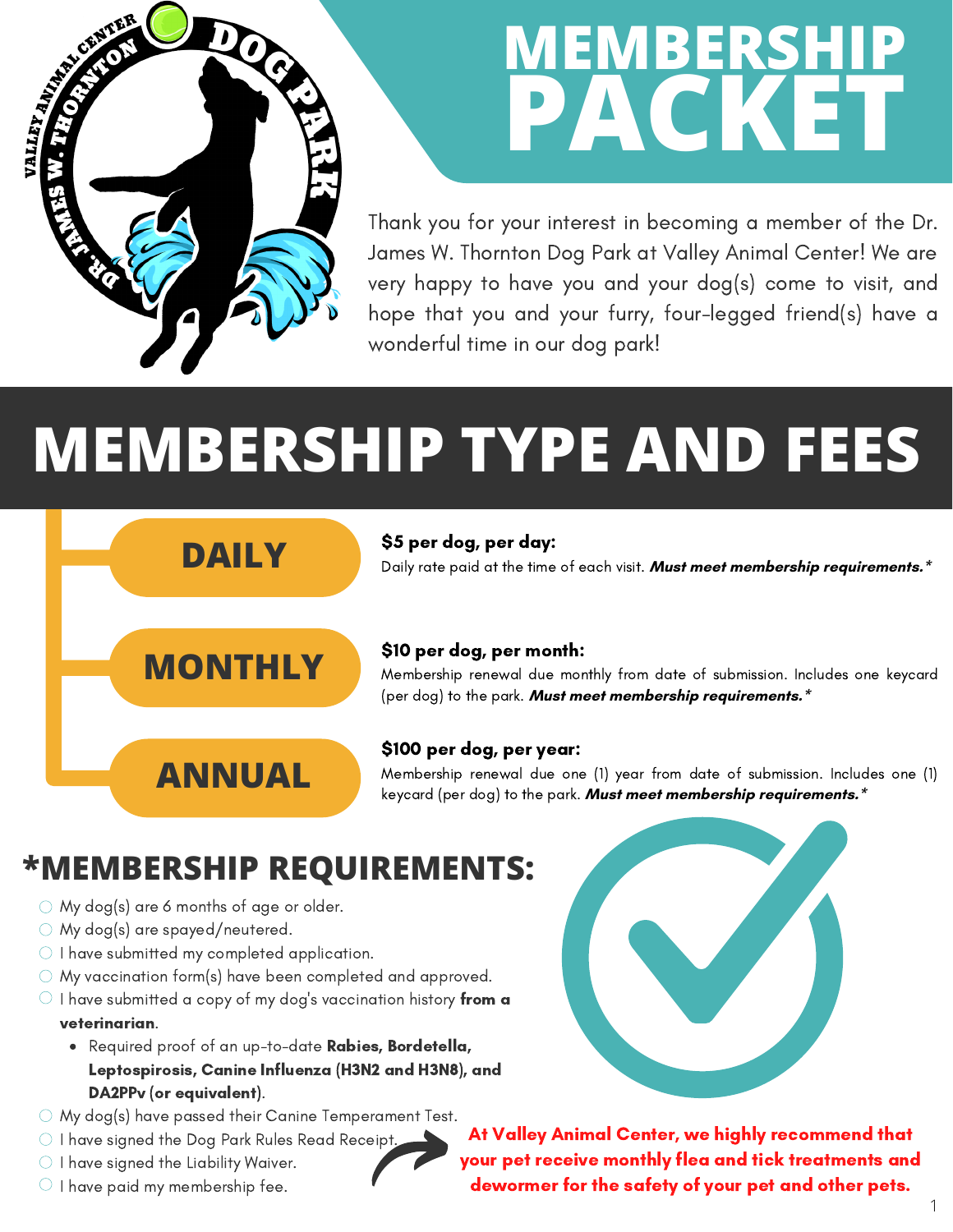### **GENERAL INFORMATION**

The Dr. James W. Thornton Dog Park is a **members-only dog** park and is a part of Valley Animal Center, the Central Valley's premier no-kill shelter for dogs and cats and lowcost spay, neuter and vaccination clinic.



3934 N. Hayston Ave. Fresno, CA 93726

Our park hours are from 7 a.m. to 7 p.m., year-round, 7 days a week. We close on all major holidays. Hours are subject to change due to events, unsafe conditions in the Dog Park, such as maintenance, protocol changes, etc. Please note that our Dog Park office hours are different than our park hours and are subject to change at any time.



### The park occupies 1.5 acres of grassy land and features the following amenities:

- Separate dog runs for canines under 25 pounds and over 26 pounds
- A 2,000-gallon canine wading pool with water jets (for dogs only)
- A canine agility course with a variety of obstacles
- Several water stations that are filled with fresh water daily
- Toys of all varieties included in each run

VALLEY AVI

- Doggie bag dispensers throughout the park
- Bathrooms, water fountains, and a beverage vending machine
- **1** Small Dog Run (25 lbs. and under)
- **2** Large Dog Run (26 lbs. and over)
- **3** Private Yard
- **4** Feral Cat Outdoor Sanctuary
- **5** Shelter Dog Run
- **6** Canine Agility Yard
- **7** Canine Wading Pool
- **8** Restrooms
- **9** Building 3
- **10** Dog Park Office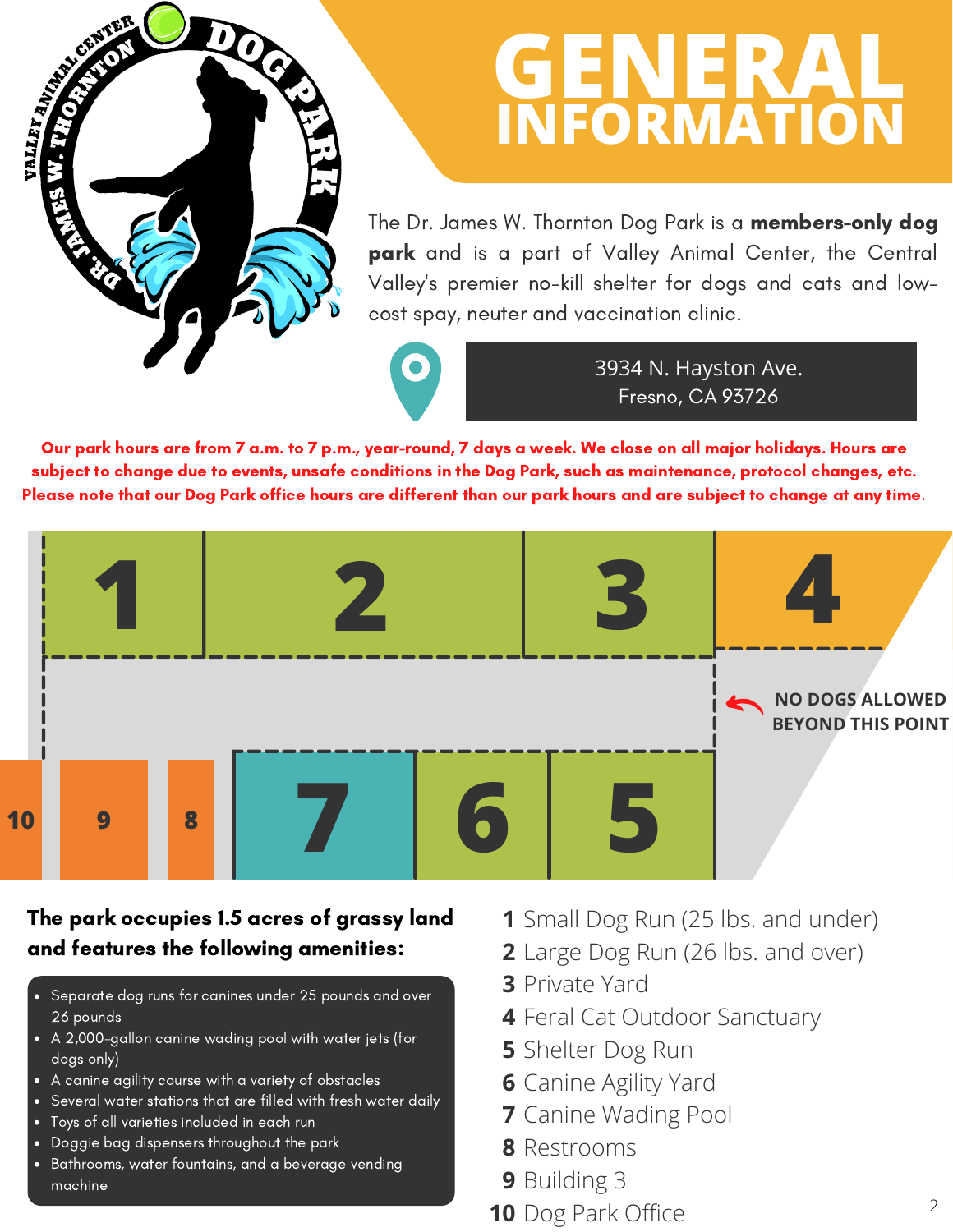

# **DOG PARK RULES**

All dog park rules are established for the safety of your dog(s) and other dogs. Valley Animal Center reserves the right to suspend or revoke park privileges at any time to any member who fails to follow the Dr. James W. Thornton Dog Park rules, or where it is determined that a member dog or dog owner is at risk of being dangerous to others or is in violation of any applicable animal ordinances or regulations.

- All canine members must be at least 6 months of age.
- All canine members must be spayed/neutered and up-to-date on their vaccinations from a veterinarian. It is the member's responsibility to annually verify/submit required proof of vaccinations to the dog park staff.
- Pet owners use the dog park and pool area at their own risk and accept full responsibility for themselves, their dogs and their visitors.
- No visiting dogs are allowed.
- There is a \$25 fee for additional or lost key fobs.  $\bullet$
- No more than two (2) dogs are allowed per adult (18 years or older) handler.
- Do not leave your dogs unattended.
- Children under 18 years of age are not allowed in the dog runs or pool area without adult supervision.
- We require your dog to have a collar or harness on at all times to assist separating dogs in case of incident or pool retrieval.
- In the event of a dog incident, the best method to break it up is to grab both dogs' hind legs and direct them in opposite directions, then block eye contact between the two dogs. If your dog injures another dog or person, be sure to exchange contact information with the injured party and dog park staff (see the Dog Incident Policy).
- Dogs that exhibit chronic aggressive or extreme dominant behavior toward other dogs or people should be removed immediately to avoid potential injury to other dogs or owners.
- The dog owner is legally and financially responsible for the dog's actions and any harm he/she may cause to others.
- Always pick up after your dog (including feces).  $\bullet$
- Keep your dog on a leash until inside the dog run or pool area.
- Make sure your dog is leashed when entering and exiting the park or between play yards. Take your dog off-leash only after entering the outer gate of the double-gated entry to the dog runs and pool area. Please make sure to keep the gates to the runs closed for everyone's safety. Never open the interior gate until the outer gate is secured, and vice versa. Please do not allow your dog to block or crowd the gate entrances to the dog runs or pool area, as some dogs feel threatened in a crowd. Dogs should never be leashed in any play yard for any reason.
- Large dogs are not allowed in the small dog yard. Small dogs (25 pounds and under) may enter the lard dog yard (26 pounds or over), but at the small dog owner's risk.
- No smoking, glass containers, weapons, alcohol, skateboards, rollerblades, or bicycles allowed in the park.
- Dog treats are not allowed in the park except for dog training purposes in the agility yard.  $\bullet$
- Toys, balls, wading pools, agility equipment, etc., are provided by Valley Animal Center and are the property of Valley Animal Center. These should be left in the park so others may enjoy them.
- No dogs are allowed beyond the private yard and shelter dog run (see map on page 2).
- There are felines located at our Feral Cat Outdoor Sanctuary. Do not allow your dog to visit, chase or bark excessively at the cats in this area.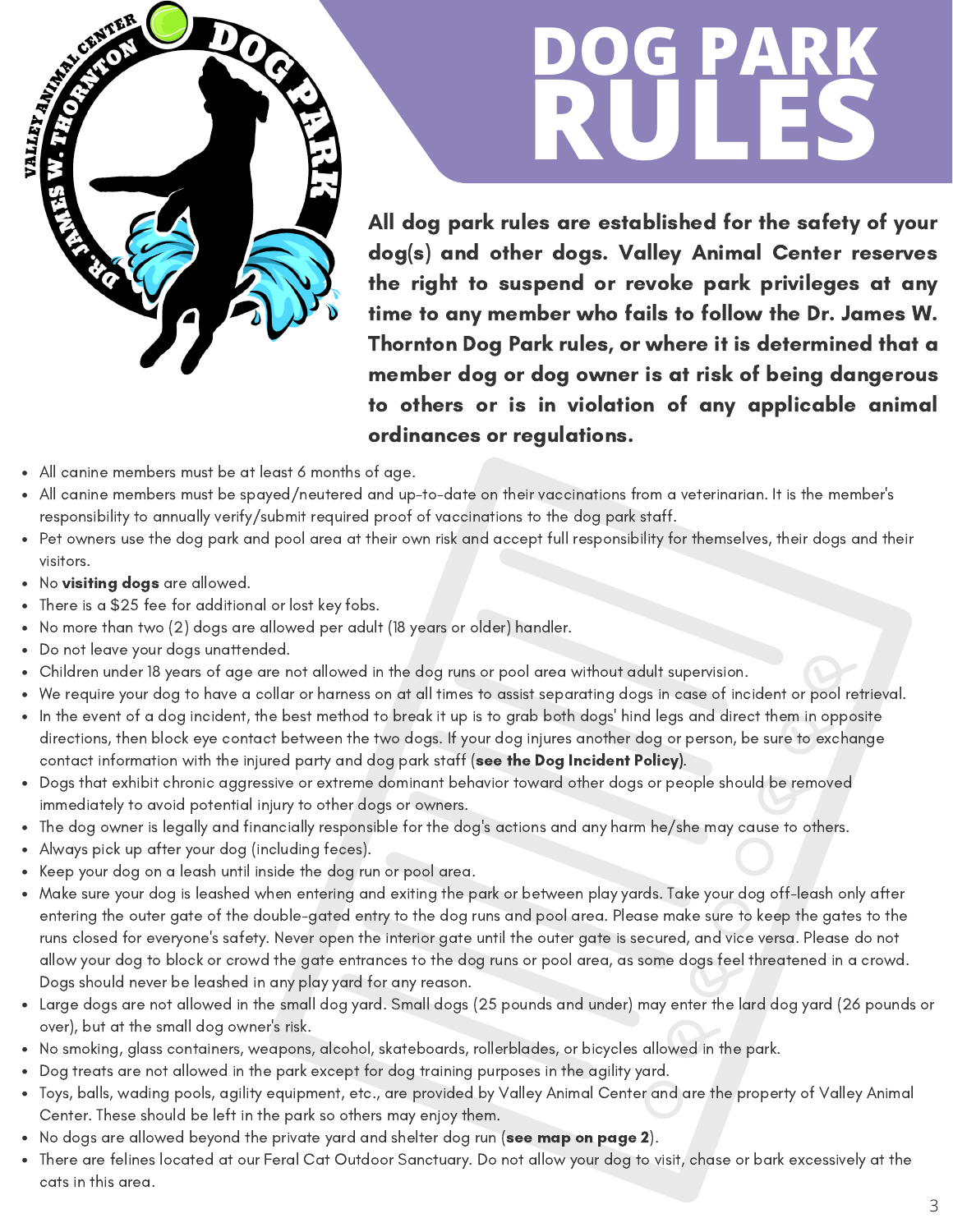

## **DOG INCIDENT POLICY**

The Dr. James W. Thornton Dog Park rules and information has been provided to you in an effort to reduce the chance of a dog incident. If an incident does occur, our policy and recommendations for the owners of the dog(s) are as follows:

- If your dog is involved in the incident, immediately separate your dog and remove them from the dog run or pool area.
- Once your dog has been removed from the run or pool area to the double-gated entry, leash your dog and inspect your dog for injuries. Do not inspect the dogs near one another in case of further incident.
- Notify Valley Animal Center dog park staff as to the nature of the incident and fill out an incident report.  $\bullet$
- Exchange contact information (names and phone numbers) with the owner(s) of the other dog(s) involved in the incident.  $\bullet$
- Get contact information (names and phone numbers) of anyone present who witnessed the incident.
- If required, contact the Fresno Animal Control at (559) 237-0134. In the event that Valley Animal Center is contacted by Fresno Animal Control regarding the incident, it is our policy to release the names and phone numbers of those involved if necessary.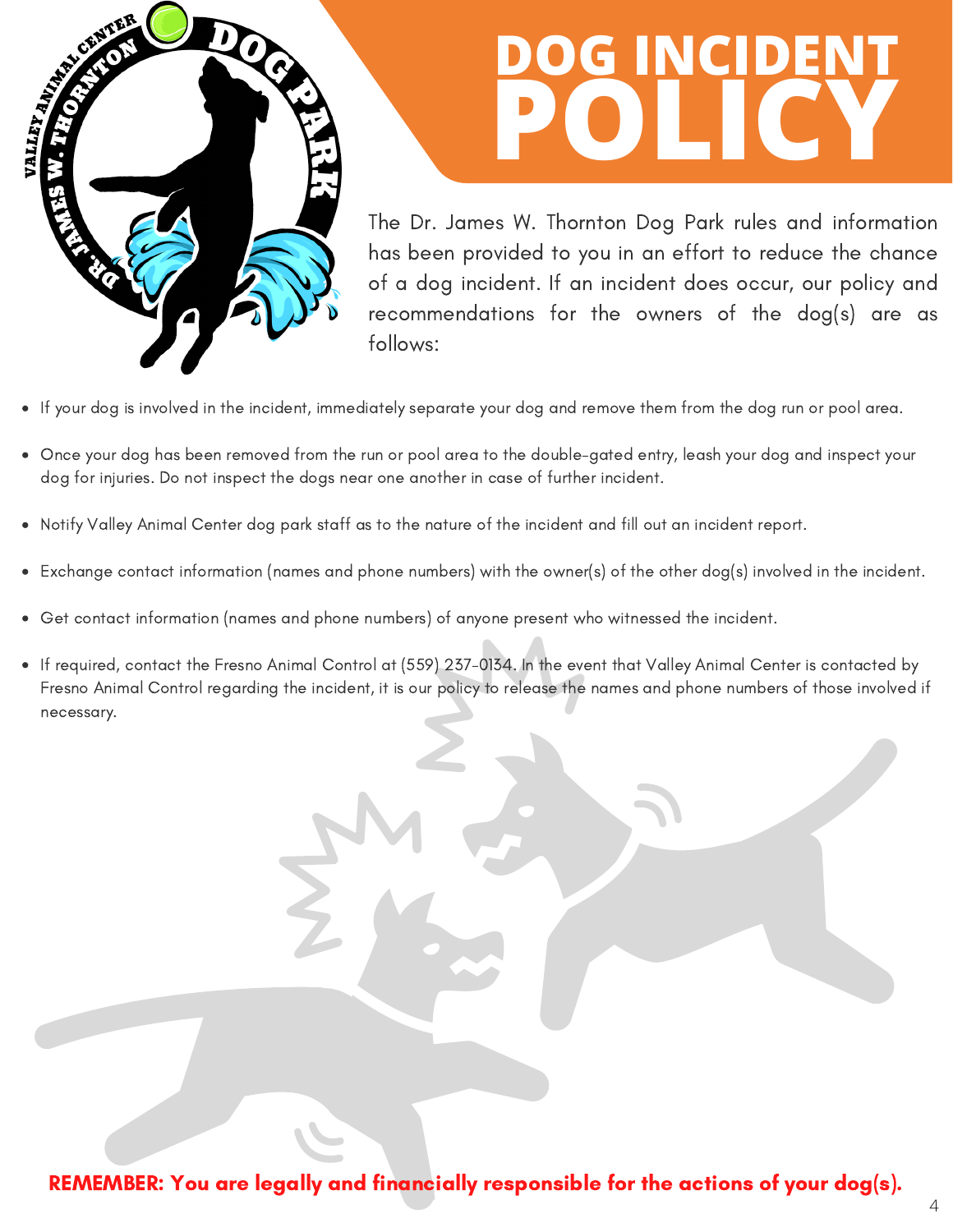

### **MEMBERSHIP APPLICATION**

| Name of Owner   |                                                                                             |                          |          |  |
|-----------------|---------------------------------------------------------------------------------------------|--------------------------|----------|--|
| Address         |                                                                                             |                          |          |  |
|                 | City                                                                                        | State                    | Zip Code |  |
| Phone Number    |                                                                                             | Email Address (required) |          |  |
| Membership Type | Daily                                                                                       | Monthly                  | Annual   |  |
|                 | Renewal due one year for annual or every month for monthly membership from submission date. |                          |          |  |

Membership allows the owner to bring no more than 2 dogs with them to the park at a time. Please note that membership fees are per dog.

Number of Dogs Names of Dogs

#### **Please read the statements below and initial on the lines.**

I acknowledge receipt of the dog park Incident Policy and General Information Packet.

I have read and understand the dog park rules, the dog park Incident Policy, and all that is included in the General Information Packet.

I understand that there are no refunds of membership fees.

I understand that my dog may be asked to leave if he or she becomes aggressive or extremely dominant.

I agree that the information provided on my dog's health and vaccinations are accurate and up-to-date. I agree to provide updated medical records if and when my dog's vaccinations expire. I understand that if I do not provide these records, my membership will be deactivated and will not be reactivated until I submit updated records.

I affirm that my dog is at least 6 months of age, is spayed/neutered, current on vaccinations, and is, to my knowledge, not aggressive or extremely dominant toward people and other animals.

I acknowledge that I have read and agreed to all terms in the dog park Liability Waiver.

Member's Name (printed) Date

Member's Signature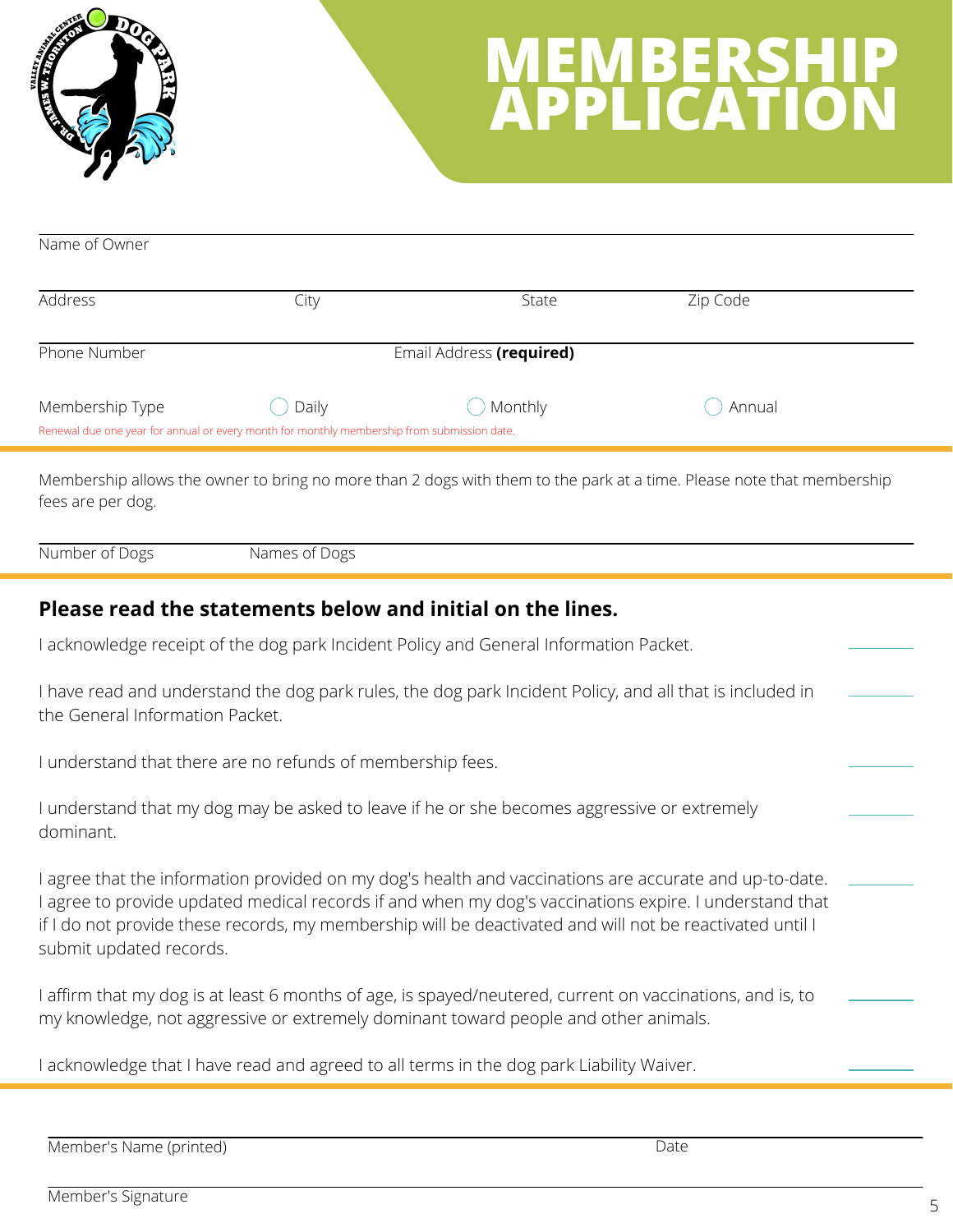



Name of Owner

#### Name of Dog (only **ONE** dog per form)

| <b>Breed</b>       | Color                     | Size                  |  |
|--------------------|---------------------------|-----------------------|--|
|                    |                           |                       |  |
| Sex: MALE / FEMALE | Neutered/Spayed: YES / NO | Approximate Age / DOB |  |

Please fill out the above information and attach a copy of your dog's up-to-date vaccination history from your veterinarian or clinic to include vaccinations, rabies certificate, and spay or neuter certificate for us to include with your membership file. Thank you.

#### **FOR OFFICE USE ONLY:**

| Procedure                                                                                                                        | Performed? | <b>Date Given</b>                             | <b>Date Expires</b>                            | <b>STAFF USE ONLY</b> |
|----------------------------------------------------------------------------------------------------------------------------------|------------|-----------------------------------------------|------------------------------------------------|-----------------------|
| DA2PPy Vaccine<br>AND/OR one of the following equivalents:                                                                       | YES / NO   | $\frac{1}{2}$                                 | $\frac{1}{2}$                                  |                       |
| Distemper Parvo, DA2P2v, DA2PPv + Lepto,<br>DHLPv, DHPP, DA2PPv + Lepto +<br>Coronavirus, DA2PPv + Coronavirus,<br><b>DHLPPv</b> |            |                                               |                                                |                       |
| Leptospirosis Vaccine<br>(OK if included in above vaccine)                                                                       | YES / NO   | $\frac{\mu}{\mu}$ / $\frac{\mu}{\mu}$         | $\frac{1}{2}$                                  |                       |
| Bordetella Intranasal                                                                                                            | YES / NO   | $\frac{1}{2}$                                 | $\frac{1}{2}$                                  |                       |
| Rabies Vaccine                                                                                                                   | YES / NO   | $\left  \begin{array}{c} \end{array} \right $ |                                                |                       |
| Canine Influenza<br>(H3N2 AND H3N8)                                                                                              | YES / NO   | $\left  \begin{array}{c} \end{array} \right $ | $\left  \begin{array}{cc} \end{array} \right $ |                       |
| Spay or Neuter                                                                                                                   | YES / NO   |                                               |                                                |                       |

| Application<br>Vaccination Form(s) |                                           |
|------------------------------------|-------------------------------------------|
|                                    | Valley Animal Center Staff Name (printed) |
| () Waiver                          |                                           |
| $\bigcirc$ Read Receipt            | Valley Animal Center Staff Signature      |
| ◯ Copy of Medical Record(s)        |                                           |
| ◯ Temperament Test                 | Date of Submission                        |
| $\bigcirc$ Paid                    | Approved<br>Denied                        |
|                                    |                                           |
| Assessment Notes                   |                                           |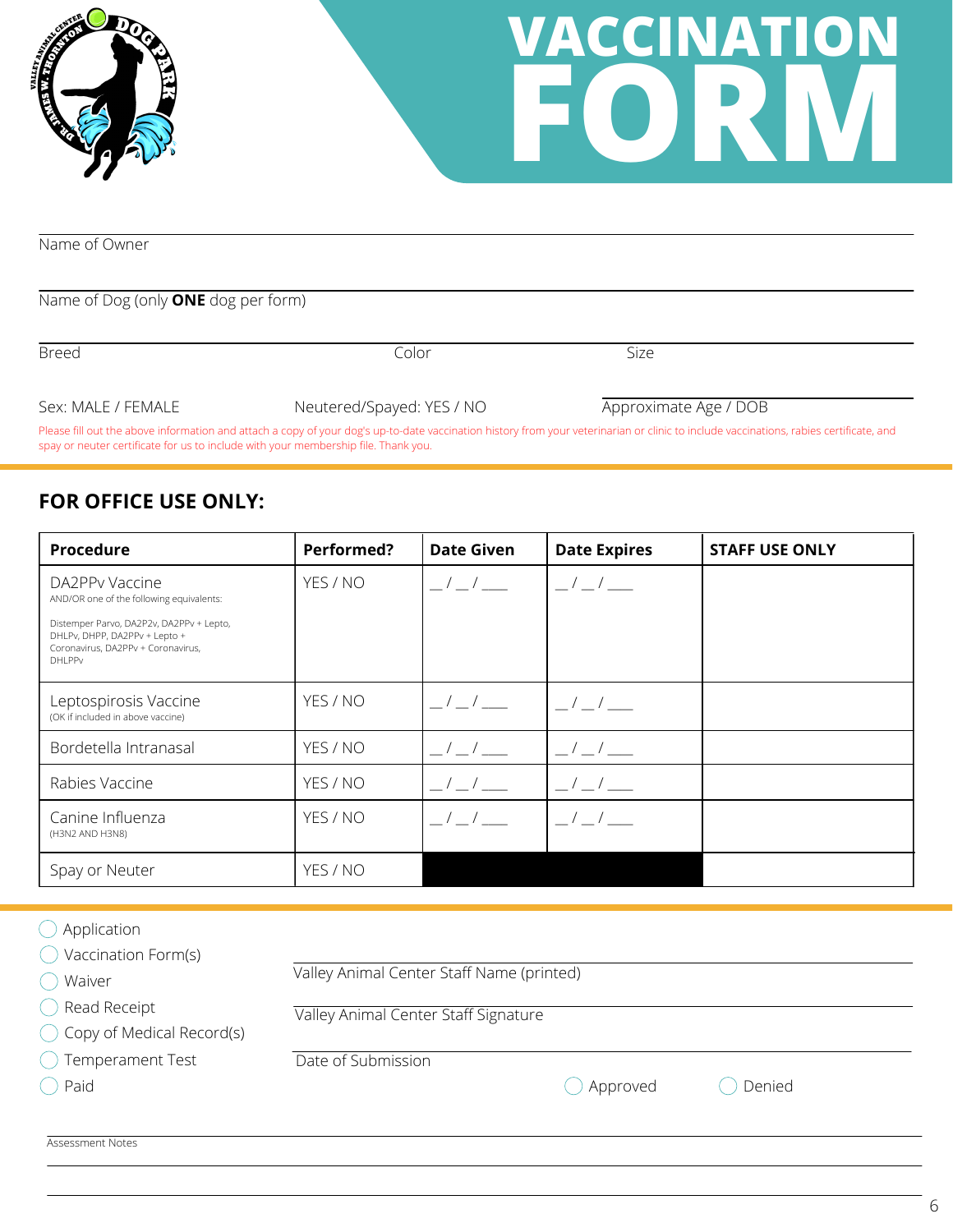

### **LIABILITY WAIVER**

I recognize and acknowledge that the use of the Dr. James W. Thornton Dog Park and the surrounding grounds of Valley Animal Center for participating in dog activities entail certain risks of damage, loss or injury to animals, persons or property (including to me, other persons, my dog and other dogs or animals).

I voluntarily agree to assume the full risk of and responsibility for any injuries, damages, loss, liability, costs and expenses, regardless of severity, that (a) I, or my dog might sustain or incur as a result of my use of this facility and surrounding area or my participating in any and all activities connected with, or associated with, the use of the Dr. James W. Thornton Dog Park and surrounding area; and (b) any other person or animal might sustain as a result of me or my dog's actions or conduct in connection with, or associated with, the use of this facility and surrounding area.

I do hereby agree to waive, relinquish, release and forever discharge (a) Valley Animal Center and its employees and (b) any volunteer assisting or working on behalf of Valley Animal Center from any and all claims or causes of action for injuries, damages, loss, liability, or expenses that I may have or which may accrue hereafter to me or any other person claiming through me or on my behalf and arising out of, connected with, or in any way associated with the use of the Dr. James W. Thornton Dog Park or the surrounding area on the grounds of Valley Animal Center.

I further agree to indemnify and hold harmless and defend (a) Valley Animal Center and its employees and (b) any volunteer assisting or working on behalf of Valley Animal Center from and against any and all losses, claims, damages, liabilities, cause of actions, and expenses (including, but not limited to court costs and attorney fees), occurring, growing out of, incident to, or resulting directly or indirectly from my use of this facility and surrounding area, including without limitation any losses, claims, damages, liabilities, cause of actions and expenses on account of personal injury to or death of any person or animal, or damages to property of any person or entity.

### **BY SIGNING BELOW, I AFFIRM THAT I HAVE READ AND FULLY UNDERSTAND THE ABOVE IMPORTANT INFORMATION, WARNING OF RISK, ASSUMPTION OF RISK AND WAIVER AND RELEASE OF ALL CLAIMS.**

Member's Name (printed) Date